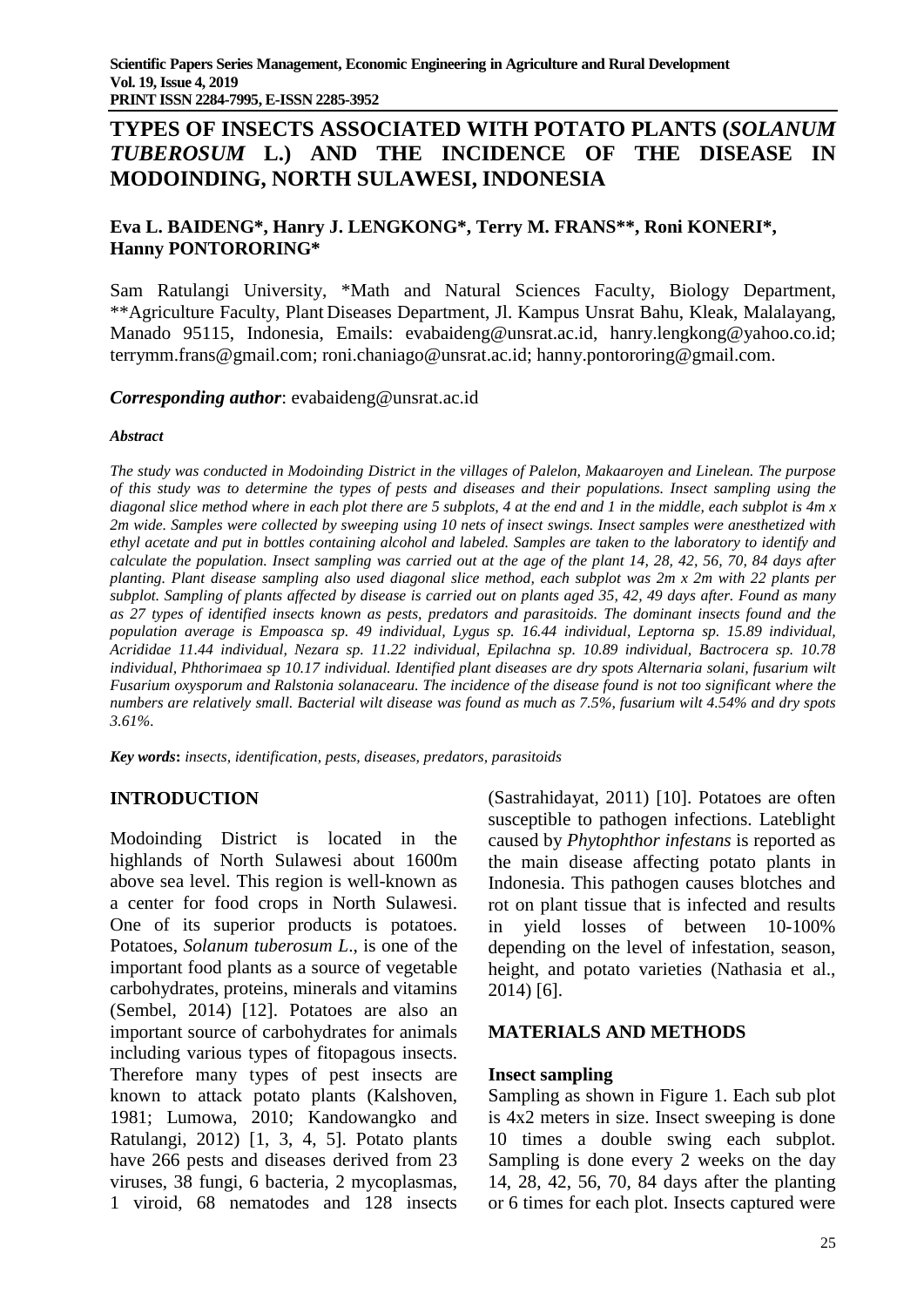identified using the Kalshoven (1981), Johnson *et al.* (2005) [3, 2] and the amount is calculated.



 $\rightarrow$  Sample Sub – Location

Fig. 1. Layout of sampling diagonally Source: Own results in the laboratory.

### **Sampling of plants affected by disease**

Sampling of plants affected by disease using the diagonal slice method. In each subplot, a distance of 2m x 2m containing 22 plants or 110 plots per plant. Sampling was carried out on days 35, 42, 49 days. Plants that experience symptoms of illness are collected

and taken for identification. Then the sample is isolated where each Petri dish is given 0.5 mm / 0.5 cc specimen from a 10-4 test tube, then labelled and placed on a culture rack. Observations were made on each petri dish by looking at the morphology in accordance with the characteristics of the disease, then a subculture process was carried out to obtain pure culture.

Pathogens that grow on the second day after isolation in subcultures to obtain pure culture. The method used is the diagonal (*zigzag*) slice method on other NA media. Media that have been overgrown by bacteria are taken using a sterilized needle, then a diagonal line (*zigzag*) is made on the NA media and placed on a culture rack.

### **RESULTS AND DISCUSSIONS**

#### **Associated Insects**

27 species of insects was found (Table 1). Many species are known to be the main pests of potato plants, but some of them are known as predators and parasitoids.

Table 1. Insect types and insect population averages in every village

| No.             |             | <b>Insect types</b> |                            | <b>Insect population average per villages</b> | <b>Averages</b> |          |        |
|-----------------|-------------|---------------------|----------------------------|-----------------------------------------------|-----------------|----------|--------|
|                 | Order       | Family              | Genus                      | Makaaroven                                    | Palelon         | Linelean |        |
| $\mathbf{1}$    | Hemiptera   | Cicadellidae        | Empoasca sp.               | 57.67                                         | 46.33           | 43.00    | 49.00  |
| $\overline{2}$  | Orthoptera  | Acrididae           |                            | 16.50                                         | 11.17           | 6.67     | 11.44  |
| 3               | Coleoptera  | Tenebrionidae       | Alphitobius sp.            | 7.50                                          | 5.67            | 7.00     | 6.72   |
| $\overline{4}$  | Coleoptera  | Coccinellidae       | Epilachna sp.              | 12.67                                         | 9.83            | 10.17    | 10.89  |
| 5               | Hemiptera   | Miridae             | Lygus sp.                  | 15.50                                         | 19.33           | 14.50    | 16.44  |
| 6               | Coleoptera  | Carabidae           |                            | 0.83                                          | 1.50            | 0.50     | 0.94   |
| $\tau$          | Coleoptera  | Cerambycidae        |                            | 0.83                                          | 0.50            | 0.00     | 0.44   |
| $\,$ 8 $\,$     | Coleoptera  | Chrysomelidae       | Chaetocnema sp             | 1.00                                          | 3.67            | 4.50     | 3.06   |
| 9               | Hemiptera   | Miridae             | Leptopterna sp.            | 16.00                                         | 15.17           | 16.50    | 15.89  |
| 10              | Dermaptera  | Forficulidae        | Forficula sp.              | 0.33                                          | 0.83            | 0.50     | 0.56   |
| 11              | Coleoptera  | Curfculinonidae     | Graphognatus sp.           | 0.50                                          | 0.00            | 0.67     | 0.39   |
| 12              | Diptera     | Tephritidae         | Bactrocera sp.             | 13.00                                         | 10.00           | 9.33     | 10.78  |
| 13              | Hemiptera   | Pentatomidae        | Nezara sp.                 | 12.83                                         | 9.67            | 11.17    | 11.22  |
| 14              | Diptera     | Tephritidae         | Peronyma sp.               | 7.17                                          | 10.00           | 9.50     | 8.89   |
| 15              | Hemiptera   | Pentatomidae        | Scotinophora sp.           | 5.33                                          | 6.67            | 6.67     | 6.22   |
| 16              | Diptera     | Chloropidae         |                            | 12.50                                         | 10.50           | 7.00     | 10.00  |
| 17              | Coleoptera  | Scarabaeidae        |                            | 2.83                                          | 1.17            | 0.50     | 1.50   |
| 18              | Lepidoptera | Gelechiidae         | Phthorimaea<br>operculella | 11.67                                         | 9.67            | 9.17     | 10.17  |
| 19              | Coleoptera  | Coccinellidae       | Stethorus sp.              | 3.67                                          | 3.50            | 4.00     | 3.72   |
| 20              | Diptera     | Agromizydae         | Liriomyza sp.              | 8.67                                          | 6.17            | 5.83     | 6.89   |
| 21              | Diptera     | Dolichoppodidae     | Dolichopus sp.             | 5.17                                          | 5.67            | 4.00     | 4.95   |
| $22\,$          | Hymenoptera | Formicidae          | Dolichoderus sp            | 7.00                                          | 4.67            | 6.17     | 5.94   |
| $\overline{23}$ | Hymenoptera | Ichneumonidae       | Eriborus sp.               | 2.00                                          | 1.00            | 1.83     | 1.61   |
| 24              | Coleoptera  | Coccinellidae       | Hyperaspis sp.             | 1.33                                          | 3.00            | 4.50     | 2.94   |
| 25              | Hymenoptera | Sphecidae           | Pemphredon sp.             | 0.83                                          | 0.67            | 0.83     | 0.78   |
| 26              | Diptera     | Syrpidae            |                            | 1.50                                          | 0.00            | 0.33     | 0.61   |
| 27              | Araneae     |                     |                            | 3.83                                          | 0.83            | 2.50     | 2.39   |
| Sum             |             |                     |                            | 224.83                                        | 196.33          | 184.83   | 202.00 |

Source: Own results in the laboratory.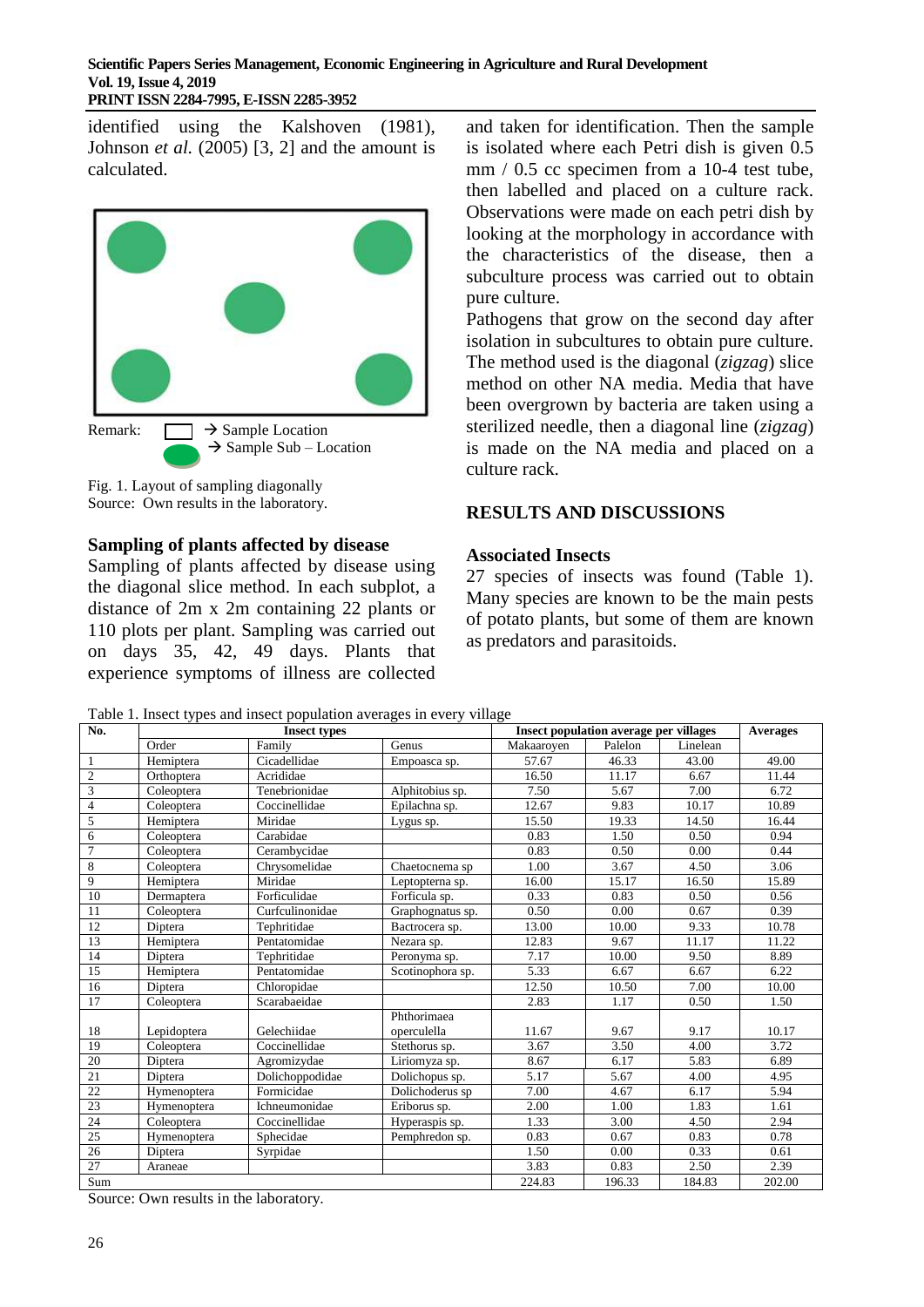The largest insect population is in the village of Makaaroyen 224.83 individuals, Palelon villages 196.33 individuals, and Lineleyan villages 184.83 individuals.

In this study, many secondary pests are found, which are not the main pests, because their population are small. These pests are from other plants. But, the main pest population found in this study decreased, for example *Empoasca sp*. According to Bororing (2015) [1], *Empoasca sp*. was found an average of 109.03 individuals, but now *Empoasca sp*. found, only 49 individuals.

Insect population known as predators and parasitoids are small in number, compared to pest insect population. The emergence of secondary pests, the small number of natural enemies, and the decline in the number of primary pest populations may be due to the intensive administration of pesticides.

In controlling pest populations, farmers overcome it by administering chemical insecticides intensively.

However, excessive use of insecticides can cause environmental pollution, the occurrence of pest resistance, the emergence of secondary pests, pest resurgence and killing of natural enemies (Redcliffe et al, 2009; Sosromarsono, 1989; Parella, 1987; Settle, *et al*., 1986) [9,14, 8, 13]. In this study, five dominant insects were found namely *Empoasca sp., Lygus sp., Leptopterna sp., Acrididae sp., and Nezara sp*.; but *Empoasca sp*. is the most population. *Empoasca sp.* which is a type of planthopper pest is the main pest reported in Modoinding (Tomayahu, 2007; Bororing, 2015) [15, 1].

| I aoic 2. Incheditec of I otato Disease |                                 |       |        |       |                   |       |        |                |       |       |        |       |       |
|-----------------------------------------|---------------------------------|-------|--------|-------|-------------------|-------|--------|----------------|-------|-------|--------|-------|-------|
| <b>Species</b>                          | <b>INCIDENCE of DISEASE (%)</b> |       |        |       |                   |       |        |                |       |       |        | AVG   |       |
|                                         | <b>LINELEYAN</b>                |       |        |       | <b>MAKAAROYEN</b> |       |        | <b>PALELON</b> |       |       |        |       |       |
|                                         |                                 |       | Ш      | AVG   |                   | П     | Ш      | AVG            |       |       | Ш      | AVG   |       |
| Alternaria                              |                                 |       |        |       |                   |       |        |                |       |       |        |       |       |
| solani                                  | 1.82%                           | 2.73% | 6.36%  | 3.33% | 2.73%             | 4.55% | 5.45%  | 3.89%          | 0.91% | 2.73% | 8.18%  | 3.61% | 3.61% |
| Fusarium                                |                                 |       |        |       |                   |       |        |                |       |       |        |       |       |
| oxysporum                               | 0.91%                           | 2.73% | 5.45%  | 2.78% | 2.73%             | 5.45% | 9.09%  | 5.28%          | .82%  | 4.55% | 8.18%  | 5.56% | 4.54% |
| Ralstonia                               |                                 |       |        |       |                   |       |        |                |       |       |        |       |       |
| solanacearum                            | 4.55%                           | 7.27% | 16.36% | 8.61% | .82%              | 8.18% | 13.64% | 7.22%          | 2.73% | 3.64% | 15.45% | 6.67% | 7.50% |
|                                         |                                 |       |        |       |                   |       |        |                |       |       |        |       |       |

Table 2. Incidence of Potato Disease

Source: Own results in the laboratory.

### **Disease**

Observation results obtained 3 types of diseases identified are diseases originating from fungi namely *Alternaria solani* dry spots and fusarium wilt *Fusarium oxysporum* and derived from bacteria namely *Ralstonia solanacearum wilt*. The incidence of plant disease was found to be relatively small in number (Table 2).

The incidence of bacterial *Ralstonia solanacearum wilt*, 7.5%; *Fusarium oxysporum wilt* 4.54%; and *Alternaria solani* dry spot, 3.61%. In plants that have symptoms of dar4k patches on the potato leaves, indicates the plant has a disease of *Alternaria solani* dry spots (Semangun, 1989). While the plant were found to have symptoms of wilting, from the observation, showed that the plants were attacked by *Fusarium oxysporum wilt* and wilted bacteria *Ralstonia solanacearum.* 

Symptoms caused by fusarium wilt disease, will clearing the leaves bones and leaf stalks.

Furthermore, the leaves on the lower site, will turn yellow and then die (Miller, et al., 2006) [7]. While in p0lants that are attacked by bacterial wilt disease has symptoms of wilting leaves and yellowing quickly and then the stems will collapse (Semangun, 1989) [11].

### **CONCLUSIONS**

Found as many as 27 types of insects in potato cultivation in Modoinding, both as pests and natural enemies (predators and parasitoids). There are 5 main pests namely *Empoasca sp., Lygus sp., Leptopterna sp., Acrididae, Nezara sp.* There were also 3 types of diseases, but the number was not significant, namely diseases originating from fungi namely *Alternaria solani* dry spots and fusarium wilt *Fusarium oxysporum* and from bacteria, namely wilted bacteria *Ralstonia solanacearum*. The incidence of bacterial wilt *Ralstonia solanacearum* 7.5%, *Fusarium wilt*